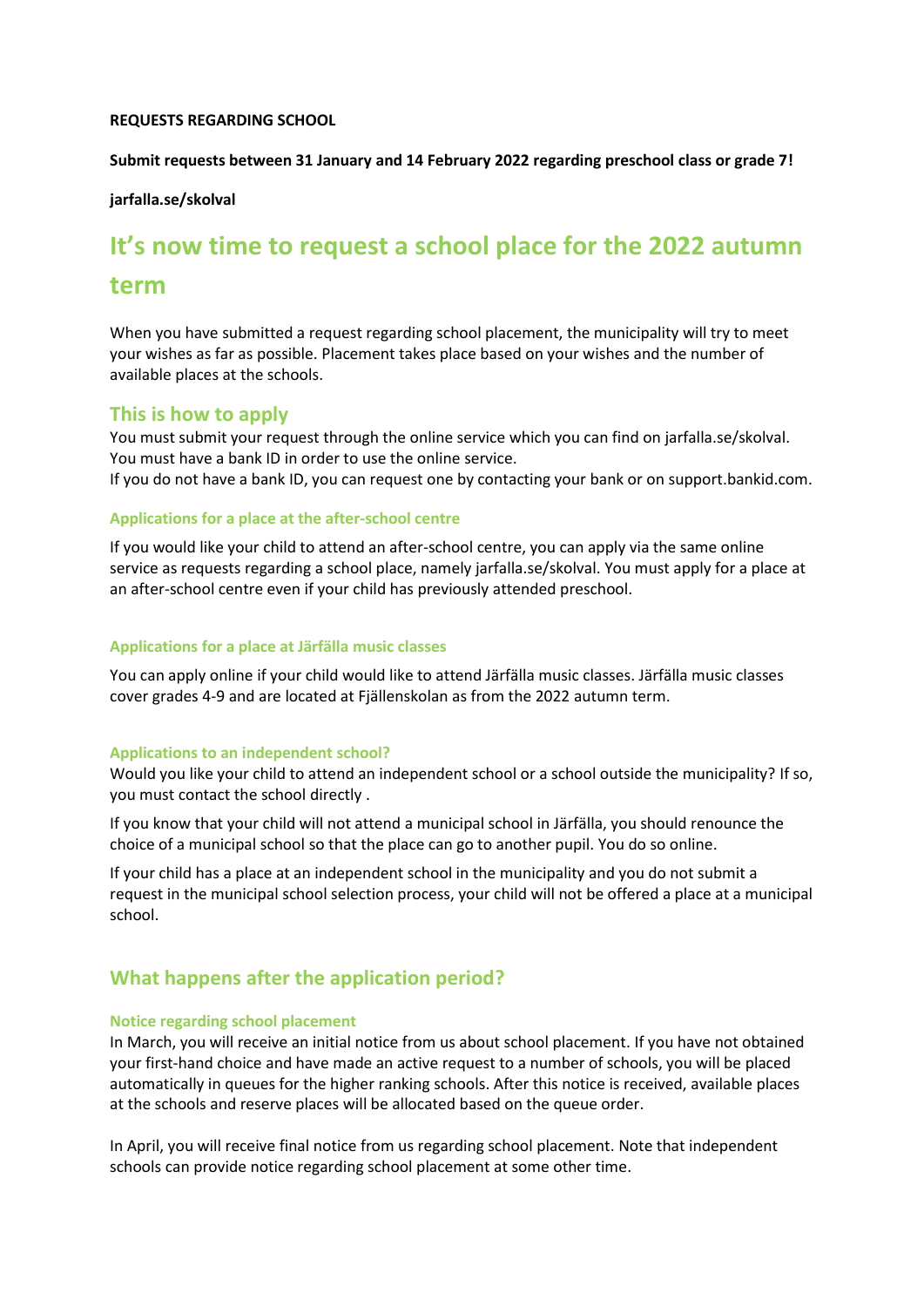# **This is how school places are allocated**

As far as possible, we will try to place your child in accordance with your wishes. If your child does not obtain its first-hand alternative, the municipality will try to place at the second alternative, and so forth.

# *Acceptance procedure for preschool classes*

1. Pupils with protected identity

2. Pupils with sibling priority (applies if a sibling will attend grades 1-3 at a requested school at the start of the autumn term; only siblings registered at the same address provide sibling priority)

- 3. Pupils who
- requested placement at the school *and*
- pupils who have not requested a place at the school but are assumed to wish to attend the school based on the school's proximity to their home
- 4. Pupils from another municipality

# *Acceptance procedure for grade 7*

- 1. Pupils with protected identity
- 2. Pupils who
	- requested placement at the school *and*
	- pupils who have not requested a place at the school but are assumed to wish to attend the school based on the school's proximity to their home
- 3. Pupils from another municipality

# **In the event of insufficient places**

If there are many applicants to the same school and everyone does not obtain a place, we make a selection based on the relative proximity principle. This means that the distance from the pupil's home to the requested school and other neighbouring schools is compared with corresponding distances for other pupils. We proceed based on the registered address and the shortest route to school.

The aim is that all pupils shall have a reasonable distance to school. You can read more about the relative proximity principle on jarfalla.se/skolval.

# **If you do not submit a request regarding a school**

The municipality is responsible for ensuring that a school place is provided for all children who are obliged to attend school who are registered in the municipality. If you do not submit a request for a school, the closest school will automatically become your first-hand choice, the next nearest your second-hand choice, and so forth.

Note that it is only pupils who have submitted a request who are placed in queues for the schools they have ranked higher, if they do not receive a place at their first-hand choice. In other words, it is important that you make an active choice. This also increases the chances that you will obtain a place at the school you request.

# **In the process of moving to Järfälla**

Have you moved here recently? In that case we will create an account for you in the online service so that you can submit requests regarding a school for your child. Contact the service centre via